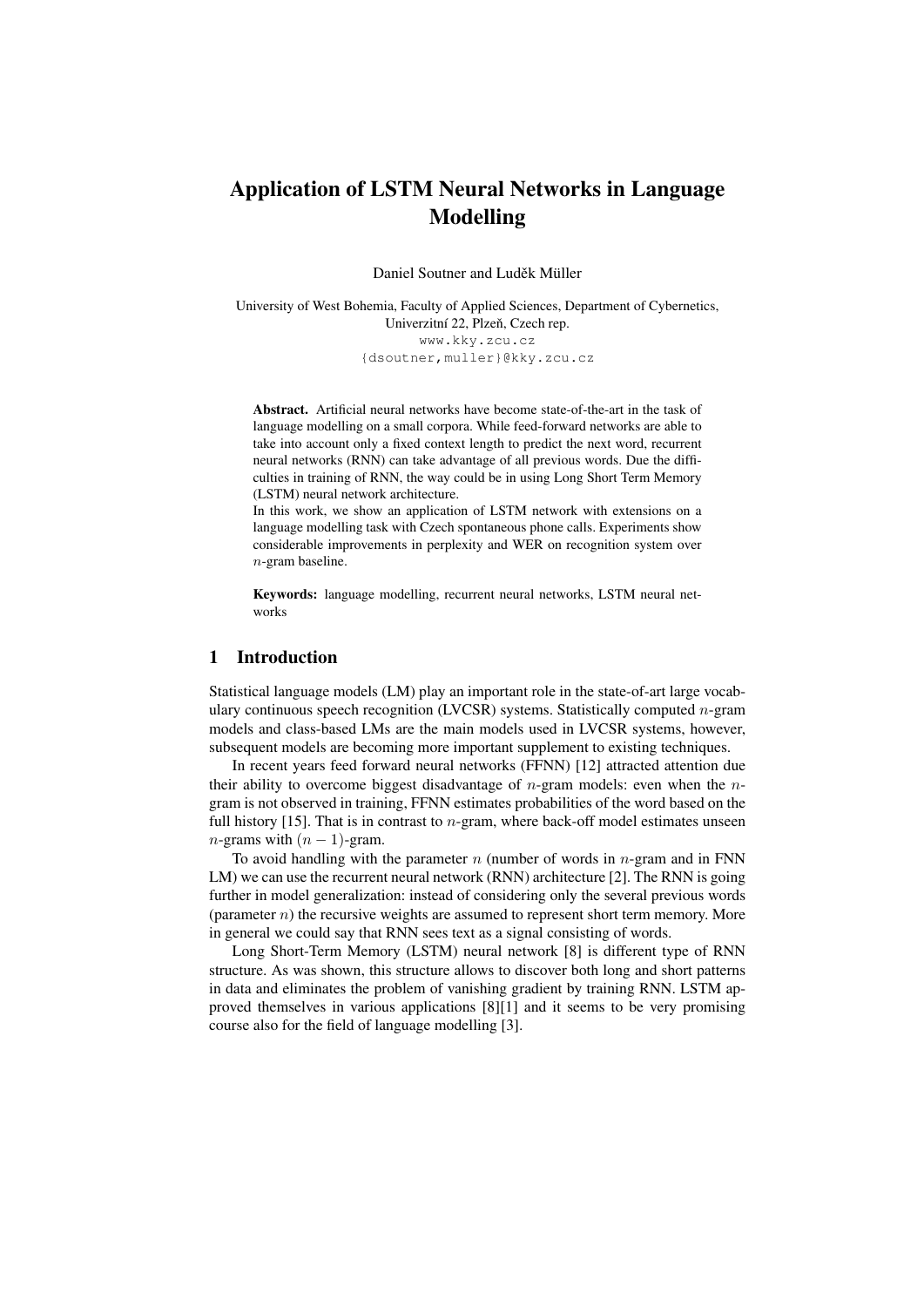#### 2 Daniel Soutner, Luděk Müller

In this work we present an application of LSTM language model as an extension to the basic n-gram model and the influence of this modification to the perplexity and word error rate analysed on English and Czech corpora.

## 2 LSTM neural networks

The vanishing gradient seems to be problematic during the training of RNN as shown in [8]. This led authors to re-design of the network unit, in LSTM called as a cell. Fig. 1 shows that every LSTM cell contains *gates* that determine when the input is significant enough to remember, when it should continue to remember or forget the value, and when it should output the value. So designed cells may be interpreted as a differentiable memory.



Fig. 1. *LSTM memory cell with gates.*

#### 2.1 LSTM topology

Typical NN unit consists of the input activation which is transformed to output activation with activation function (usually sigmoidal).

The LSTM cell provides this more comprehensively: The three cell inputs called *gates* determine when values are allowed to flow into or out of the block's memory. Firstly, the activation function is applied to all gates. When *input gate* outputs a value close to zero, it zeros out the value from the net input, effectively blocking that value from entering into the next layer. When *forget gate* outputs a value close to zero, the block will effectively forget whatever value it was remembering. The *output gate* determines when the unit should output the value in its memory.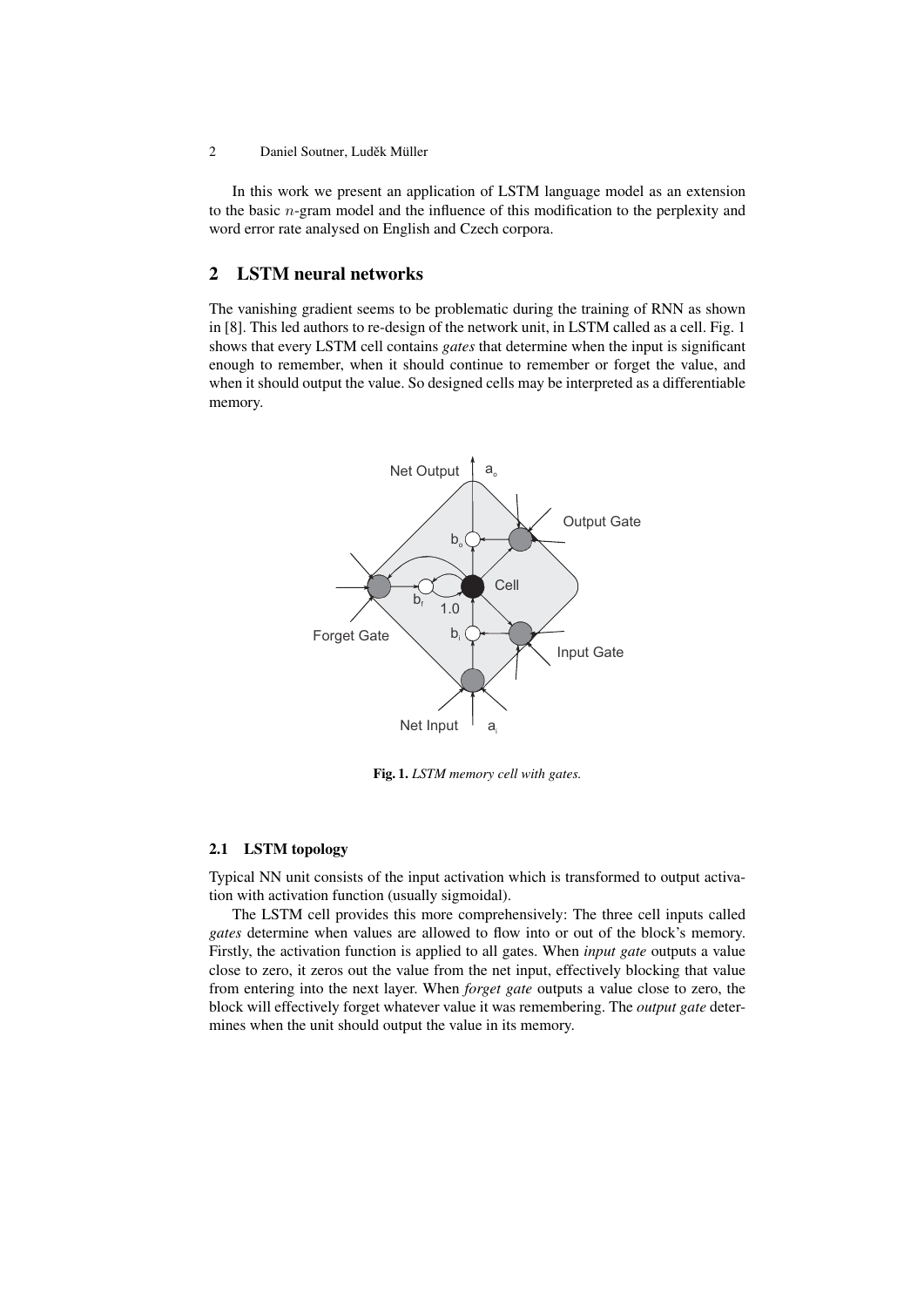Depends on type of LSTM, consecutions may slightly differ (some modifications and enhancements were introduced), but the main principals are the same. The training algorithm and complete equations of LSTM neural network could be found e.g. in [8] [9].

Due this specific topology of LSTM, especially because of a constant error flow, regular back-propagation could be effective at training an LSTM cell to remember values for very long durations. LSTM can be also trained by evolution strategies or genetic algorithms in reinforcement learning applications [13].

#### 2.2 LSTM language model

The LSTM NN was successfully introduced to the field of language modelling [3]. The topology of our model (shown in Figure 2) is similar to common RNN language models ([2] [3]) and is based on these principals:

- The input vector is word encoded as 1-of-N coding.
- There is a softmax function used in output layer to produce normalized probabilities.
- The cross entropy is used as training criterion.

Normalization of input vector which is generally advised for neural networks is not needed due the 1-of-N input coding.



Fig. 2. *Neural network LM architecture.*

# 3 Input vector modifications

The standard input vector in various neural net language models is mostly 1-of-N. The words on input are encoded by 1-of-N coding, where  $N$  is number of words in vocabulary.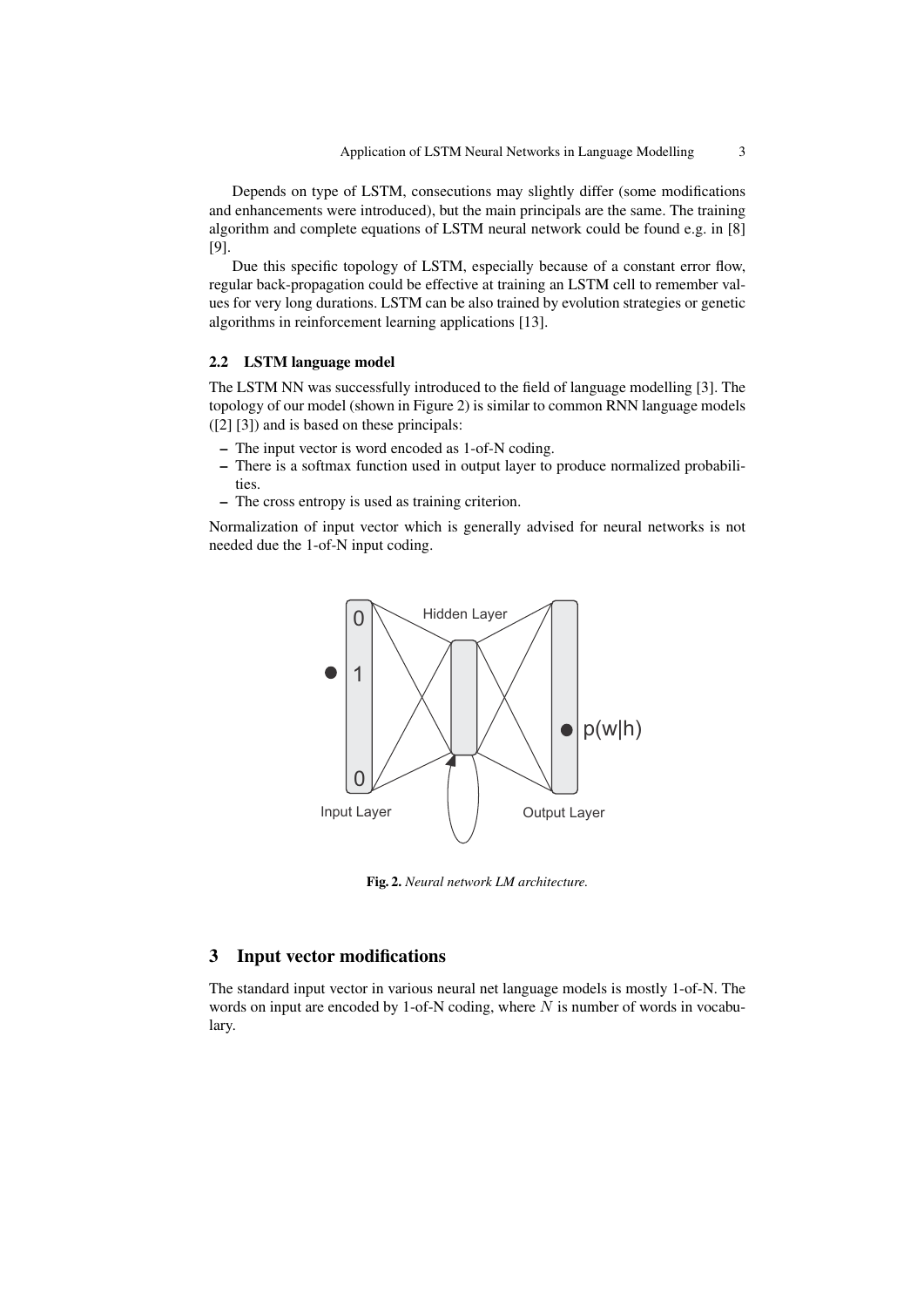We also intended and applied two extensions of the basic model - added Latent Dirichlet Allocation [7] (LDA) for better modelling of longer context [16] and the class extension for dealing with similar words in the same context. Both of these extensions are described in sections bellow.

#### 3.1 Latent Dirichlet Allocation extension

Language models with cache brings improvement in perplexity but not when measured on WER in speech recognition. Thus, to exploit more information from the long span context we decided to use the Latent Dirichlet Allocation (LDA) [7] in our experiments as proposed by T. Mikolov and G. Zweig in [16], where this model is closely described. The LDA process converts word representation of document to low-dimensional vector which represents probability of to topic.

LDA represents documents as mixtures of topics that split out words with certain probabilities. It assumes that documents are produced in the following fashion:

- $-$  Deciding on the number of words N the document will have by sampling from a Poisson distribution.
- Choosing a topic mixture for the document (according to a Dirichlet distribution over a fixed set of K topics).
- Generating each word  $w_i$  in the document by:
	- Picking a topic (according to the multinomial distribution that you sampled above).
	- Using the topic to generate the word itself (according to the topics multinomial distribution).

Assuming this generative model for a collection of documents, LDA tries to backtrack from the documents to find a set of topics that are most likely to generate the collection.

In our experiments we fixed the length of the word cache for computing topic distribution. For Czech training corpus every phone call is equal to one document, for English Penn Treebank we divided text to documents of 10 non-overlapping sentences; the input vector of NN is modified as original 1-of-N coding and proposed additional LDA feature. The models were created with *gensim* tool [6]. We explored several configurations of trained models with a different number of topics (from 20 to 70) and cache length (50 and 100).

#### 3.2 Class extension

In both - written and spoken language - we use different words for expressing a similar topic or the same fact. There are many approaches in language modelling that are trying to deal with this aspect of language i.e. the class-based models [10]. Assuming this, we tried to investigate whether word classes are able to help us in LSTM LM.

The similar words could be split up to the classes with a lot of different ways, we decided to use one based on inducing word classes from n-gram statistics. Word classes induced from distributional statistics are produced so as to minimize perplexity of a class-based  $n$ -gram model given the provided word  $n$ -gram counts. This means that

<sup>4</sup> Daniel Soutner, Luděk Müller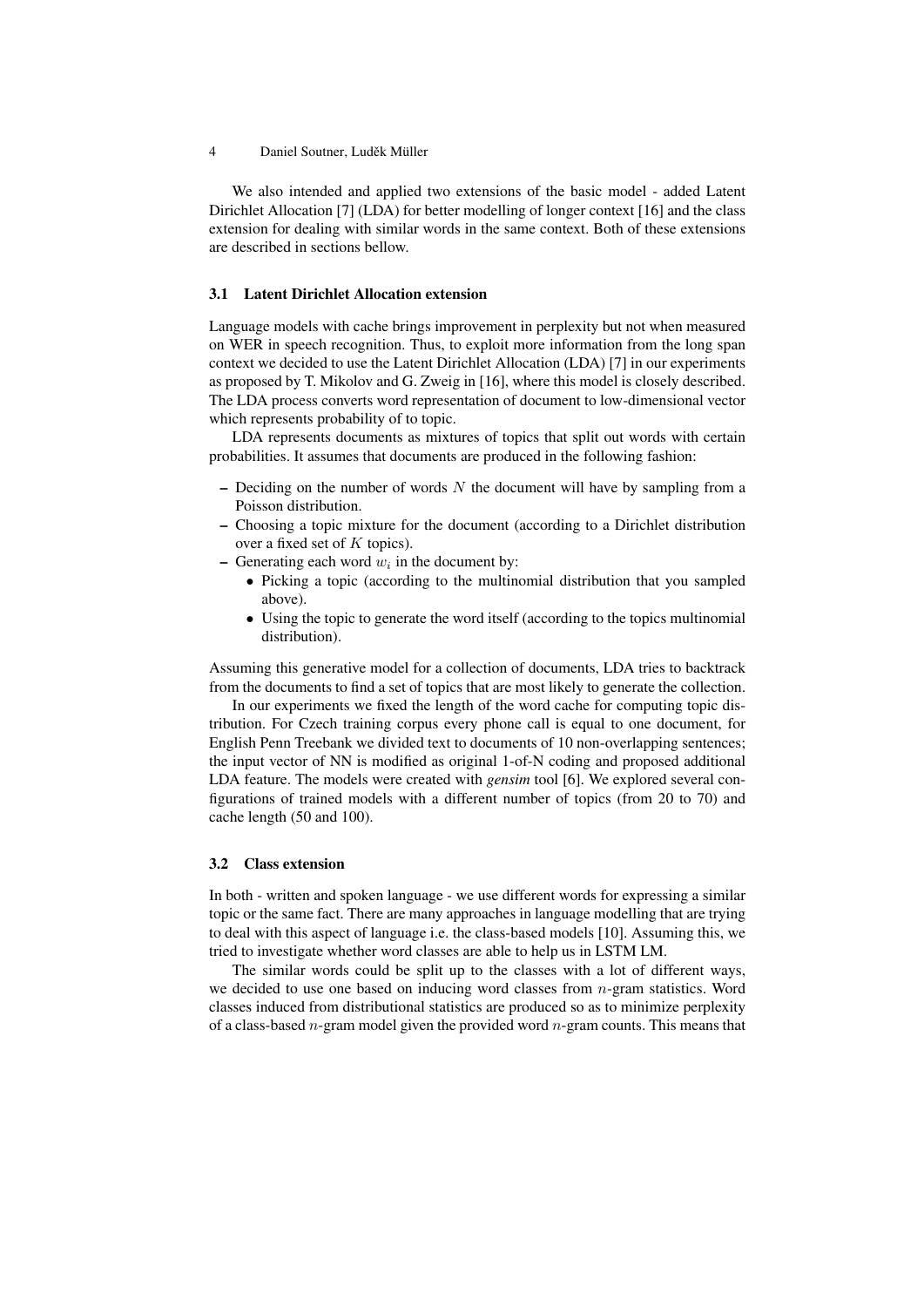words occurring in the similar context should be found in the same class. The classes were prepared using the SRI toolkit [4].

We have modified input vector for our purposes analogously as in LDA extension: we added to the standard input vector  $(1-of-N)$  a vector 1-of-C, where C is number of classes. We trained models with various number of classes, from 100 to 2300.

## 4 Experimental results

#### 4.1 Perplexity results

To maintain comparability with the other experiments, we chose well-known Penn Treebank (PTB) [11] portion of the Wall Street Journal corpus for testing our models. Following preprocessing was applied to the corpora: the vocabulary was short-listed to 10k most frequent words, all numbers were unified into  $\langle N \rangle$  tag and punctuation was removed. The corpus was divided into 3 parts (training, development and test) with 42k, 3.3k and 3.7k tokens.

The second part of experiments was performed with Czech spontaneous phone calls (BH). This corpus is further described in Section 4.2.

First, we trained LDA model, word classes and both extensions together on training data and with these models we trained our LSTM neural networks on the same data. All models were trained with 20 cells in hidden layer. Afterwards, we chose models with the best parameters measured on development data. The final results for PTB achieved on test data are shown in Table 1, models were combined with baseline model by linear combination. The proposed extensions seem to be promising, they improve the perplexity of the baseline model by  $\approx 2 - 12\%$ .

The influence of word cache and number of topics (as parameters of LDA extension) was tested on BH, the Table 2 shows the result, which suggests a cache of length 100 and 50 topics. The influence of the number of classes is shown in Fig. 3, for 500 classes we obtained the best perplexity values.

| model                       | PPL. |
|-----------------------------|------|
| KN <sub>5</sub>             | 140  |
| $LSTM + KN5$                | 120  |
| LSTM LDA +KN5               | 117  |
| LSTM CLASS +KN5             | 113  |
| LSTM LDA & CLASS $+KN5$ 105 |      |

Table 1. *Perplexity results with PTB.*

|         |       | cache |  |
|---------|-------|-------|--|
| #topics | 50    | 100   |  |
| 20      | 154.1 | 163.9 |  |
| 30      | 164.4 | 117.2 |  |
| 40      | 128.5 | 109.5 |  |
| 50      | 110.4 | 103.7 |  |
| 70      | 110.2 | 107.6 |  |
| 100     | 109.6 | 125.6 |  |

Table 2. *Perplexity results of LSTM with LDA extension on phone calls (BH), different number of topics (20-100) and word cache (50 and 100).*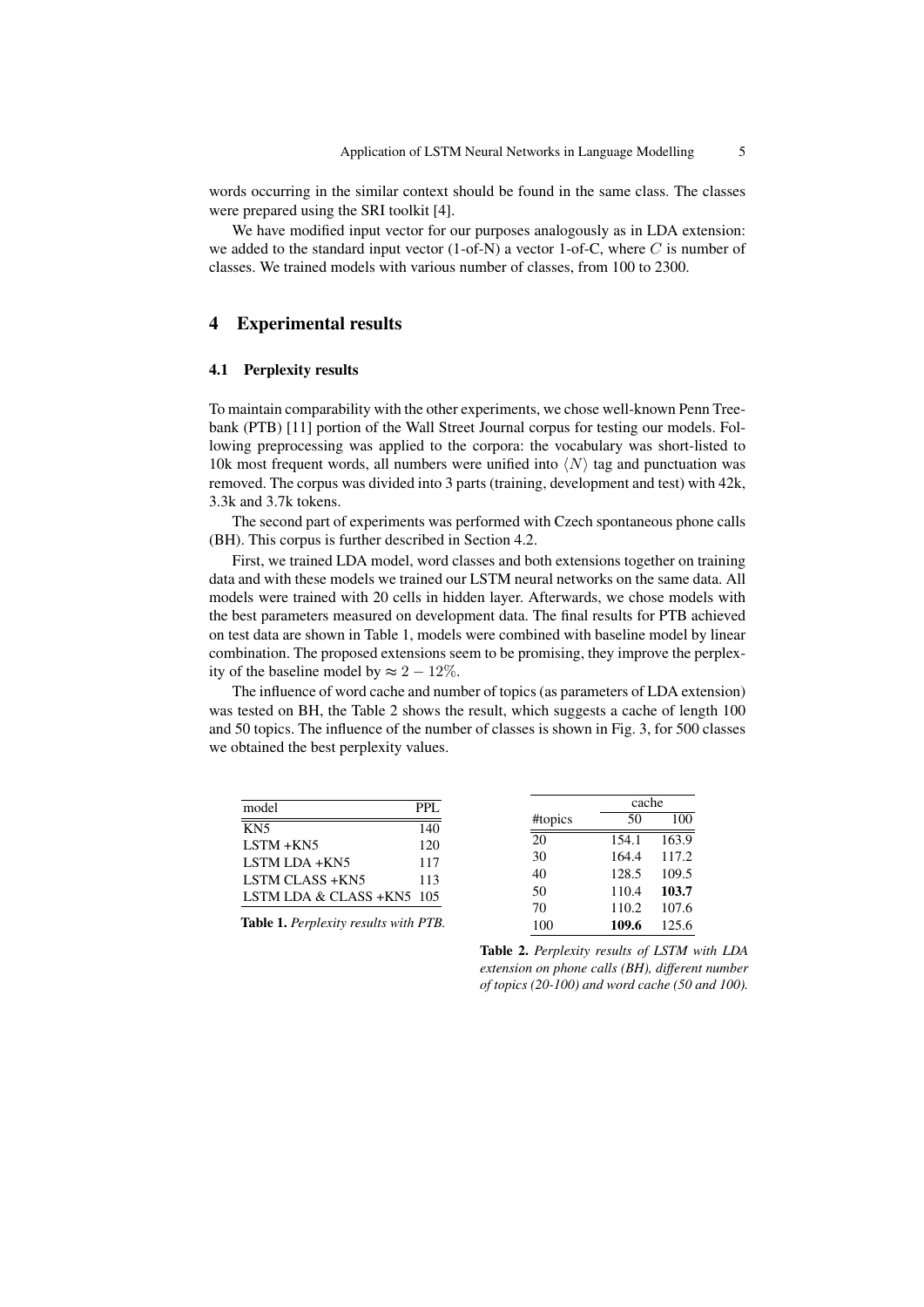#### 6 Daniel Soutner, Luděk Müller



Fig. 3. *Perplexity results of LSTM with class extension combined with KN5 model depending on number of classes; measured on phone calls (BH) corpora.*

#### 4.2 Model evaluation

As a training and test data for models evaluation we used Czech spontaneous speech which was recorded from phone calls. These calls were acquired as "Free calls" where people could phone for free while giving the permission to use anonymously their calls for the speech recognition experiments. We had to deal with the task where recorded data were very different from a common written Czech language. This is not a trivial task, as shown in previous work [5], where the records with spontaneous speech were also processed.

The data are specified by:

- a high inflection of Czech language (cases, various verb forms,...)
- word inflection is partially different from written Czech language
- unusual words used by speakers (slang, diminutives,...)
- only a small set of data available (about 2.8M words)
- the records contain a lot of non-speech events
- the sentences are relatively short
- the vocabulary is relatively small (about 120k words)

The statistics of the used corpus are shown in Table 3; the corpora was divided into tree parts: training, development and test set. The characteristics of the test phone records for models evaluation on speech recognition are shown in Table 4.

We took our state-of-the-art LVCSR system, as a language model we used 3-gram Knesser-Ney back-off model and finally *n*-best hypothesis with  $n = 1000$  from the lattices were extracted. Hereafter, this  $n$ -best list will be the base for our experiments with language models.

As the baseline model we used 5-gram Knesser-Ney statistical model (KN5) [14] trained from the same corpus with a full vocabulary. The LSTM language models were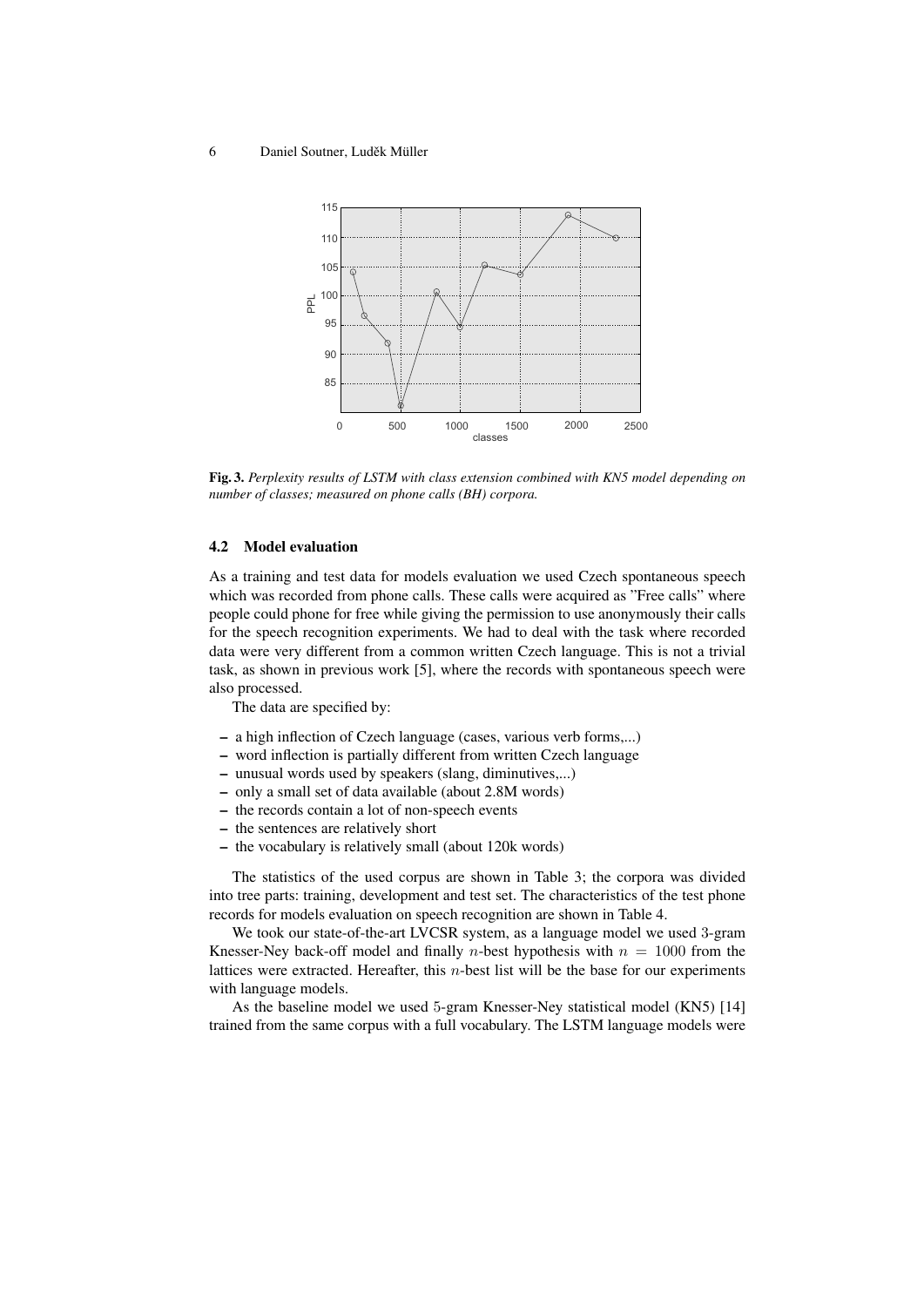| Records                          |
|----------------------------------|
| Length h:mm $2:16$               |
| 3582<br><b>Sentences</b>         |
| <b>Speakers</b><br>-50           |
| <b>Table 4.</b> BH test records. |

trained from data with a limited vocabulary, where only 10k most frequent words were used, and all were combined with KN5 model with linear interpolation. The width of hidden layer was again fixed to 20 cells for all models. As described above, we chose the parameters of models on development part of data, in terms of perplexity.

We advanced the KN5 baseline by  $\approx 3.7\%$  in relative, models with extended features slightly overcome the basic LSTM model, according to perplexity results; the improvement is statistically significant with  $p = 0.05$ . The complete results are shown in Table 5. The theoretical maximum that we eventually could obtain while we are rescoring this n-best list is 73.7% in accuracy.

| model               | Acc in $%$ |
|---------------------|------------|
| LSTM LDA&CLASS +KN5 | 52.25      |
| LSTM CLASS +KN5     | 52.05      |
| LSTM LDA +KN5       | 51.95      |
| $LSTM + KN5$        | 51.54      |
| KN5 baseline model  | 50.41      |

Table 5. *Evaluating on speech recognition (1000-best list rescore).*

# 5 Conclusions

We have applied the LSTM neural network language model to spontaneous Czech speech. We explored several extensions to this approach: with LDA to explore long span context in dialogue and with classes to find similarities in topics.

We gained some not breakthrough but significant improvements in comparison to the basic model while applying these models in terms of perplexity and speech recognition. For future work it seems interesting to further discover the influence of input feature vectors and realize more experiments with another corpora.

## Acknowledgements

This research was supported by the Ministry of Culture Czech Republic, project No. DF12P01OVV022.